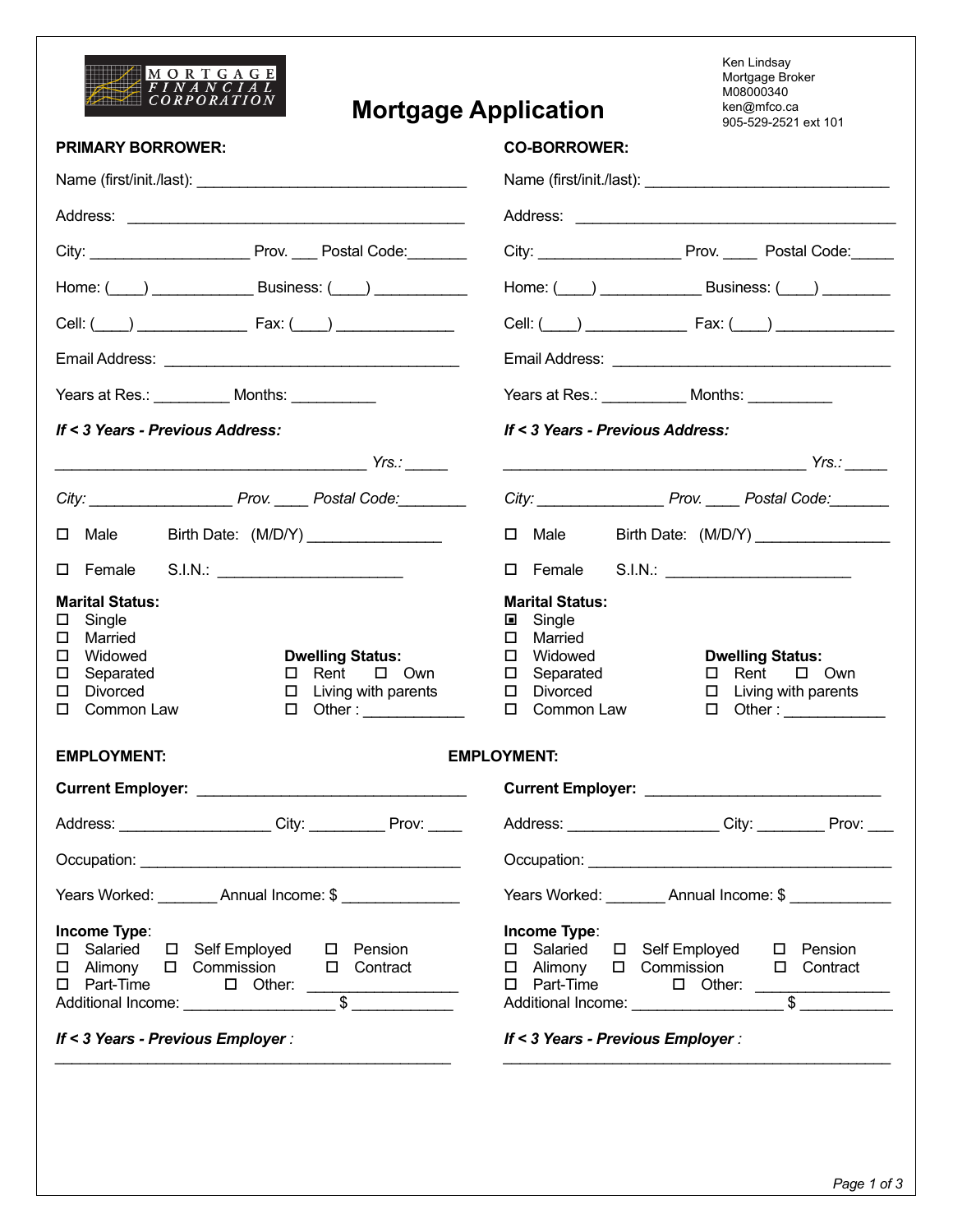|                                                                                                                                                                                                                                                                                                                                                                                                                                                                                                                                                                         |                              |       | Occupation:         |                                                     |                                            |
|-------------------------------------------------------------------------------------------------------------------------------------------------------------------------------------------------------------------------------------------------------------------------------------------------------------------------------------------------------------------------------------------------------------------------------------------------------------------------------------------------------------------------------------------------------------------------|------------------------------|-------|---------------------|-----------------------------------------------------|--------------------------------------------|
| Years Worked: __________ Annual Income: \$ _____________                                                                                                                                                                                                                                                                                                                                                                                                                                                                                                                |                              |       |                     |                                                     | Years Worked: __________ Annual Income: \$ |
| <b>PRIMARY BORROWER:</b>                                                                                                                                                                                                                                                                                                                                                                                                                                                                                                                                                |                              |       | <b>CO-BORROWER:</b> |                                                     |                                            |
|                                                                                                                                                                                                                                                                                                                                                                                                                                                                                                                                                                         |                              |       |                     |                                                     |                                            |
| <b>ASSETS:</b>                                                                                                                                                                                                                                                                                                                                                                                                                                                                                                                                                          |                              |       |                     |                                                     |                                            |
| <b>Type / Description</b>                                                                                                                                                                                                                                                                                                                                                                                                                                                                                                                                               | <b>Financial Institution</b> |       | <b>Asset Value</b>  | <b>Borrower</b>                                     | <b>Co-Borrower</b>                         |
| <b>Cash in Accounts</b>                                                                                                                                                                                                                                                                                                                                                                                                                                                                                                                                                 |                              |       |                     |                                                     |                                            |
| <b>RRSP's</b>                                                                                                                                                                                                                                                                                                                                                                                                                                                                                                                                                           |                              |       |                     |                                                     |                                            |
| <b>RRSP's</b>                                                                                                                                                                                                                                                                                                                                                                                                                                                                                                                                                           |                              |       |                     |                                                     |                                            |
| <b>Term Deposits</b>                                                                                                                                                                                                                                                                                                                                                                                                                                                                                                                                                    |                              |       |                     |                                                     |                                            |
| <b>Non-RRSP Mutual Funds</b>                                                                                                                                                                                                                                                                                                                                                                                                                                                                                                                                            |                              |       |                     |                                                     |                                            |
| <b>Stock &amp; Bonds</b>                                                                                                                                                                                                                                                                                                                                                                                                                                                                                                                                                |                              |       |                     |                                                     |                                            |
|                                                                                                                                                                                                                                                                                                                                                                                                                                                                                                                                                                         |                              |       |                     |                                                     |                                            |
| <b>REAL ESTATE (Including Current Primary Residence):</b>                                                                                                                                                                                                                                                                                                                                                                                                                                                                                                               |                              |       |                     |                                                     |                                            |
|                                                                                                                                                                                                                                                                                                                                                                                                                                                                                                                                                                         |                              |       |                     |                                                     |                                            |
| Current Value: \$ _____________________Mortgage Balance: \$______________Monthly Payment: \$ _____________Bank: _________                                                                                                                                                                                                                                                                                                                                                                                                                                               |                              |       |                     |                                                     |                                            |
|                                                                                                                                                                                                                                                                                                                                                                                                                                                                                                                                                                         |                              |       |                     |                                                     |                                            |
| Current Value: \$ ___________________Mortgage Balance: \$ _____________Monthly Payment: \$ ____________ Bank: ________                                                                                                                                                                                                                                                                                                                                                                                                                                                  |                              |       |                     |                                                     |                                            |
|                                                                                                                                                                                                                                                                                                                                                                                                                                                                                                                                                                         |                              |       |                     |                                                     | Rental □ Monthly Rental Income: \$         |
| Current Value: \$ ___________________ Mortgage Balance: \$______________ Monthly Payment: \$ __________ Bank: __________                                                                                                                                                                                                                                                                                                                                                                                                                                                |                              |       |                     |                                                     |                                            |
| If this application is for a mortgage, I also authorize the Bank to disclose to mortgage insurers, solicitors and real estate agents<br>information about the mortgage that it considers appropriate. I understand that the actual granting of a mortgage loan is<br>conditional upon an appraisal of the property satisfactory to the Bank. I acknowledge that if the mortgage loan requested<br>exceeds 80% of the property value, a mortgage insurance premium will be payable by me to a mortgage insurer and that such<br>premium may be added to the loan amount. |                              |       |                     |                                                     |                                            |
|                                                                                                                                                                                                                                                                                                                                                                                                                                                                                                                                                                         |                              |       |                     |                                                     |                                            |
| BORROWER: New York State State State State State State State State State State State State State State State State State State State State State State State State State State State State State State State State State State                                                                                                                                                                                                                                                                                                                                          |                              | Date: |                     | <u> 1989 - Johann Barbara, martin amerikan basa</u> |                                            |